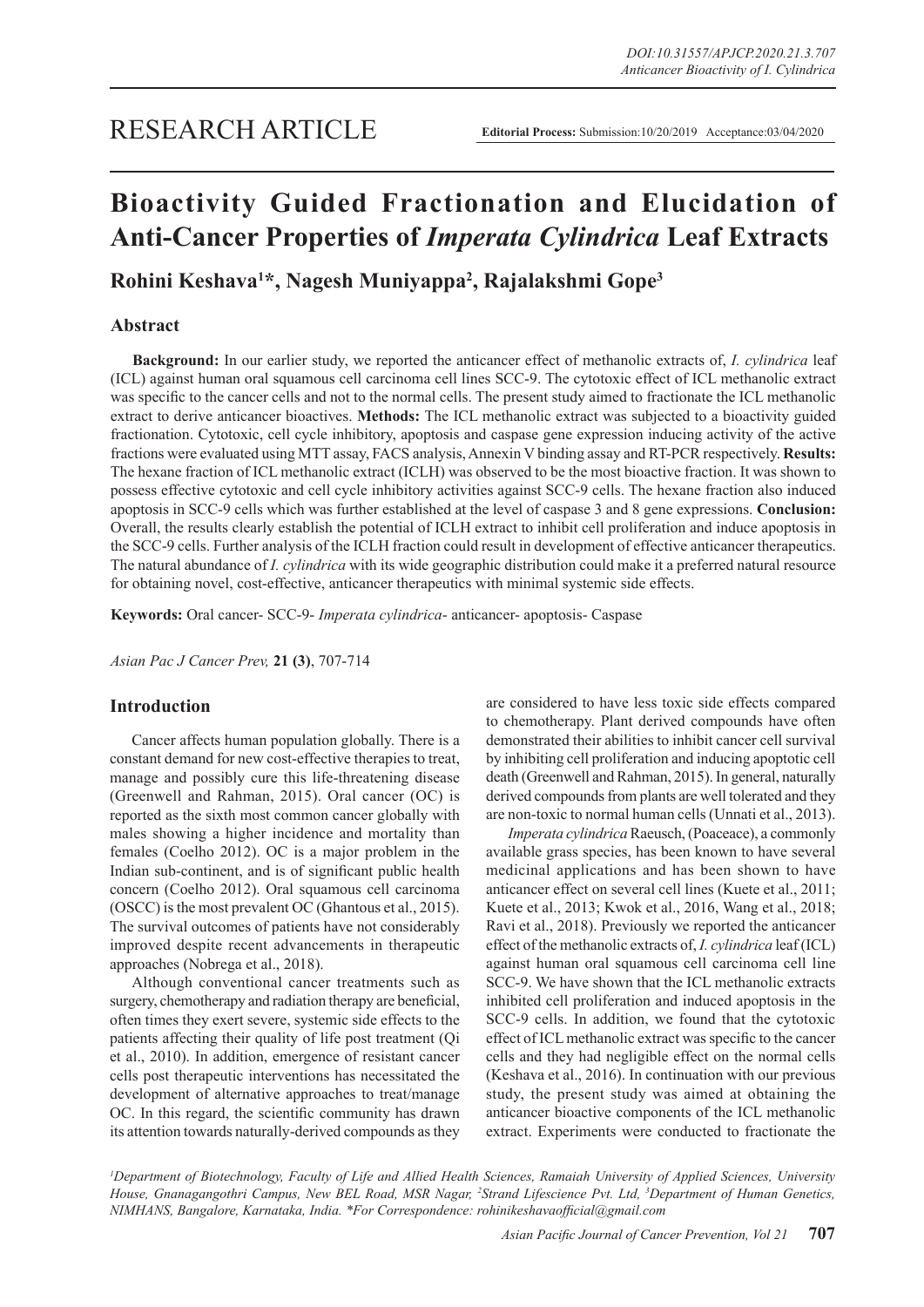#### *Rohini Keshava et al*

ICL methanolic extract to obtain the bioactive fractions. These fractions were further evaluated for their cell cycle inhibitory and apoptosis inducing properties against the human oral cancer cell line SCC-9.

## **Materials and Methods**

#### *Chemicals and reagents*

Tris-HCl, NaCl, EDTA, SDS, Triton X-100, dimethyl sulfoxide (DMSO), formaldehyde and, DNase free RNase -A were purchased from Merck Co. Mumbai, India. Dulbecco's Modified Eagles Medium (DMEM), fetal bovine serum (FBS), penicillin-streptomycin and trypsin-EDTA were purchased from Gibco BRL (Life technologies, Grand Island, NY, USA). 3-(4, 5-Dimethylthiazol-2-yl)-2,5 Diphenyltetrazolium Bromide (MTT) reagent was obtained from Sisco Research Laboratories Pvt. Ltd., Mumbai, India. Annexin V-FITC Apoptosis Detection Kit was obtained by Sigma-Aldrich, India. Propidium iodide (PI) was obtained from Beckton Dickinson, Gurgaon, Haryana, India. The primers for the RT-PCR were obtained from Euro fins Genomics, India.

#### *Cell lines and culture conditions*

Human tongue squamous cell carcinoma cell line, SCC-9 (ATCC CRL-1629) was obtained from American Type Culture Collection (ATCC, Manassas, VA, USA) and maintained as recommended by the supplier. The SCC-9 cells were grown in DMEM medium supplemented with 2.5 mM L-glutamine, 15 mM HEPES, and 10% FBS, along with 100 U/ml penicillin and 100 µg/ml streptomycin. These cells were maintained at 37ºC in a humidified incubator under 95% air atmosphere plus 5%  $CO<sub>2</sub>$  (Keshava et al., 2016).

#### *Plant material collection and authentication*

The *Imperata cylindrica* plant was collected, the herbarium specimen was authenticated at the botanical garden, University of Agricultural Sciences, G.K.V.K campus, Bangalore, Karnataka, India. A voucher specimen, with collection number - RKDSKPDF01 and accession number - UASB3843, has been deposited at the herbarium, (Keshava et al., 2016).

## *Preparation of Imperata cylindrica leaf (ICL) methanolic extract*

Freshly collected *I. cylindrica* leaves were processed and methanol extract was prepared as described in Keshava et al., 2016. The crude extracts were filtered using Whatman No.1 filter paper (Merck Co. Mumbai, India.) and concentrated using a rotary evaporator (Rotavapor R-100, BUCHI India Pvt. Ltd., Mumbai, India). (Keshava et al., 2016).

## *Liquid-liquid Fractionation of ICL methanolic extract*

A liquid-liquid partition of the ICL methanolic extract was performed. The ICL methanol extract was extracted successively with solvents of increasing polarity. To prepare the fractions, 10 ml of the methanolic extract was transferred to a separatory funnel. The non-polar compounds of the extract were extracted using n-hexane.

The extraction was further carried out sequentially with chloroform and methanol to derive semi polar and polar compounds respectively (Shahraki et al., 2015). The, n-hexane (ICLH), chloroform (ICLC) and methanol (ICLM) fractions obtained were further concentrated using a rotary evaporator.

#### *Treatment of SCC-9 cells with ICL fractions*

Stock solution of the fractions were prepared by dissolving the concentrated residue in appropriate volume of 100% dimethyl sulfoxide (DMSO) to a final concentration of 64mg/ml, from which required dilutions were prepared. Culture medium was used to dilute the stock to the required treatment concentrations. The SCC-9 cells were treated with fraction concentrations of 10, 20, 40, 80, 160, 320 and 640 μg/ml and media containing 1% DMSO was used as control (Keshava et al., 2016).

#### *Cytotoxic effect of fractions on SCC-9 cells*

The SCC-9 cells were seeded in sterile flat bottom 96 -well plates at a density of  $5 \times 10^4$  cells per well and incubated for 24 h. After 24 hours, these cells were treated with fractions to final concentrations of 10, 20, 40, 80, 160, 320 and 640 µg/ml. The control cells were treated with media containing 1% DMSO. Following 24 hours of treatment, MTT assay was performed as described in Mosmann, 1983. The absorbance was measured at 590 nm using a microtiter plate reader (TECAN Spectra Fluor plus, MTX Lab Systems, Inc., VA, U.S.A.). The percentage growth inhibition was calculated using the following formula: Percentage inhibition of cell proliferation = [(Absorbance of control group-Absorbance of treated experimental group)/(Absorbance of control group)]  $\times$ 100.

## *Estimation of SCC-9 cells at various stages of cell cycle after treatment with ICLH fraction*

Approximately  $1 \times 10^6$  SCC-9 cells were cultured in a 6-well plate containing 2 ml of complete DMEM plus 10% FBS and incubated. After Thirty-two hours, the cells were serum starved by replacing media with DMEM containing 1% serum and incubated for an additional 32 h to synchronize the cell cycle. After cell cycle synchronization, a final concentration of 320 and 640 µg/ml of ICL extracts were added to the cells and only media was added to control cells. After 24 h of treatment, the cells were further processed as described previously in Keshava et al., 2016. The cells were analyzed for cell cycle distribution using BD FACS Calibur flow cytometer (Becton Dickinson, San Jose, CA, USA). The relative proportions of cells at the various phases of the cell cycle were estimated based on their DNA content, using an inbuilt CellQuest Pro software.

## *Annexin V-FITC/propidium iodide dual stain assay for quantification of apoptosis in SCC-9 cells treated with ICLH fraction*

About,  $1 \times 10^6$  SCC-9 cells per well were incubated in serum containing medium with different concentrations (320 and 640 µg/ml) of I. cylindrica ICLH extract for 24 h in a CO2 incubator in a 6 well plate. The cells were subsequently stained with recommended concentrations of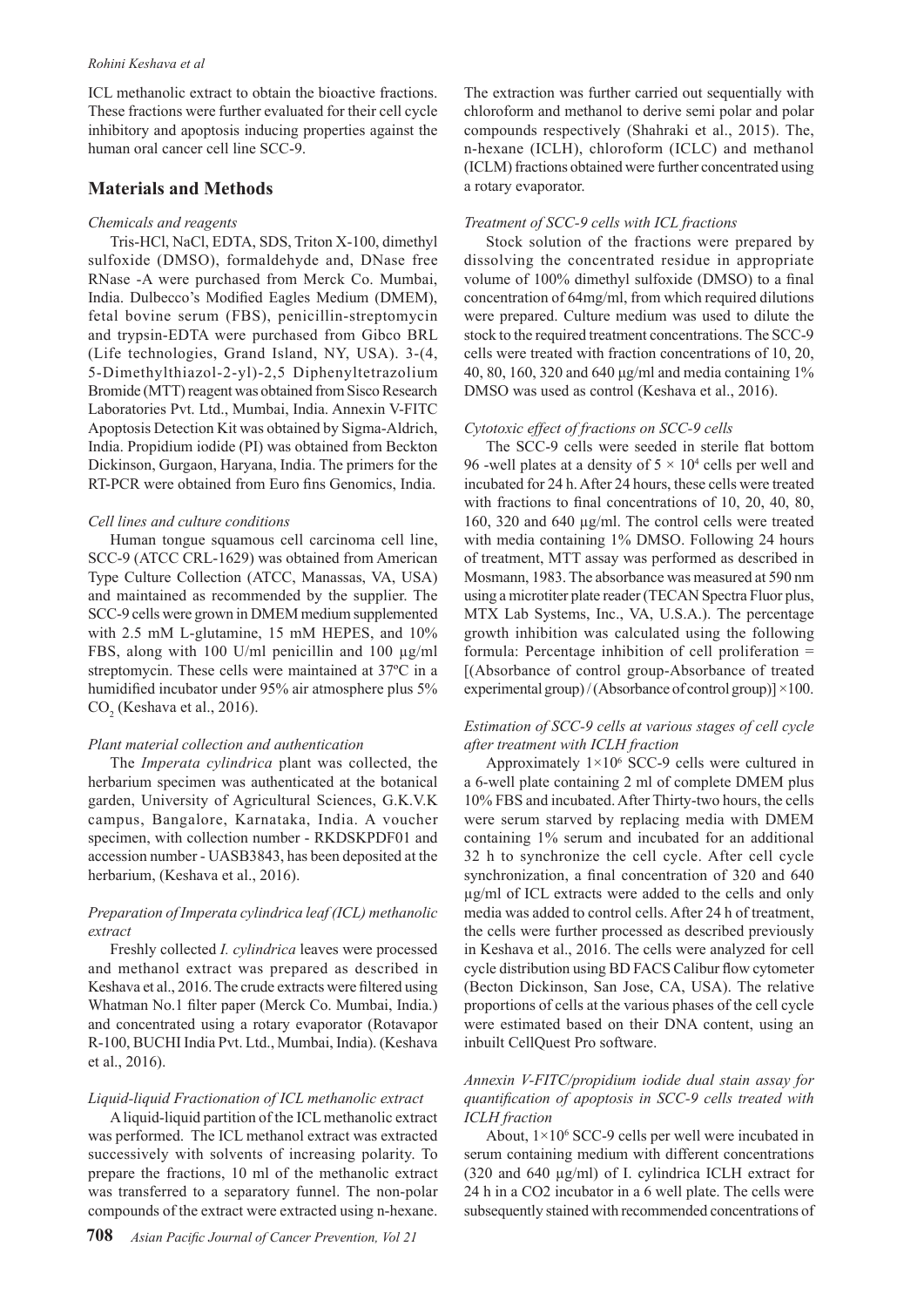AnnexinV-FITC stain with PI stain and analyzed by flow cytometry using BD FACS Calibur (Becton Dickinson, USA) using excitation (λex)/emission (λem) of 488/520 nm for Annexin V-FITC and 540/630 nm for propidium iodide and analyzed by CellQuestTM Pro software. DMSO treated cells were used as control (Kuriakose et al., 2014).

## *Investigating Caspase-3 and Caspase-8 Genes Expression in SCC-9 cells on treatment with ICLH fraction*

In order to investigate expression of Caspase-3 and Caspase-8 genes, Reverse transcription polymerase chain reaction (RT-PCR) was performed on synthesized cDNAs, using mRNA of SCC-9 cells. GAPDH was used as the internal control.

RNA Extraction and cDNA Synthesis. The cells were transferred to RNase-free microtubes. Total RNA was extracted using Trizol (Invitrogen) according to the manufacturer's protocol. Purified RNA was then dissolved in 25 µl DEPC treated water. Prior to cDNA synthesis, RNA was quantified using a nanodrop UV spectrophotometer (ThermoFisher Scientific). The cDNA was synthesized from 2 μg of RNA using Verso cDNA synthesis kit (ThermoFisher Scientific) with oligo dT primer according to the manufacturer's instructions. The reaction volume was set to 20 µl and cDNA synthesis was performed at 42°C for 60 min, followed by RT inactivation at 85°C for 5 min.

## *RT-PCR*

The RT-PCR was carried out using appropriate forward and reverse primers obtained from Euro fins Genomics, India. The details of the primers and the expected size of the products of amplification are given in Table 1. The PCR mixture (final volume of  $20 \mu l$ ) contained 1 µl of cDNA, 10 µl of Red Taq Master Mix 2x (Amplicon) and 1µM of each complementary forward and reverse primers specific for Caspase 3, Caspase 8 and GAPDH and 6µl of distilled, deionised, sterile water was added to make the final volume of  $20\mu$ l and MgCl<sub>2</sub> concentrations of 1.5mM. Then the PCR was carried out under the following conditions: initial denaturation at 94°C for 4 min, followed by 35 amplification cycles, each consisting of denaturation at 94°C for 30 sec, annealing at  $58^{\circ}$ C for 30 sec, and extension at  $7^{\circ}$ C for 30 sec, with an additional extension step at the end of the procedure at 72°C for 5 min. Quantification of the results was accomplished by using Image J software. The values were normalized to the intensity levels of the internal control GAPDH (Amirkhiz et al., 2013).

# *Statistical analysis*

All experiments were conducted in triplicates and the data was statistically analyzed using Graph Pad Prism (Graph Pad Software Inc. San Diego, USA). The MTT, apoptosis and cell cycle data were expressed as mean  $\pm$  standard deviation (SD). Nonlinear regression analysis was employed to obtain dose-response curve on a logarithmic scale and the relative  $IC_{50}$  value was determined. The statistical comparison to determine significance of differences between treated and control group was performed by one-way or two-way ANOVA followed by Dunnett's post-hoc test. The differences between the treated and control groups were considered significant when  $p<0.05$ . The gene expression data were analyzed using Kruskal-Wallis test and a p<0.05 was considered as significant.

# **Results**

*Cytotoxic effect of ICLH fraction on SCC-9 cells*

SCC-9 cells were subjected to cytotoxicity assay with all the three fractions of ICL methanolic extracts, i.e., ICLH, ICLC and ICLM fractions. However, effective cytotoxicity was observed only with the ICLH fraction. The highest cytotoxicity was observed at the higher concentrations of 320 and 640 μg/ml, and a percentage inhibition of cell proliferation was observed to be 59.47% and 75.65% respectively (Figure 1). A dose-dependent inhibition of the SCC-9 proliferation was observed after treatment with various concentrations of the ICLH fraction (Figure 1). The relative IC50 was determined to be 141 μg/ml for the ICLH fraction. The statistical analysis of



Figure 1. Cytotoxicity of ICLH Fraction on Human Tongue Squamous Cell Carcinoma (SCC-9) Cells Determined by MTT Assay. Dose-dependent growth inhibitory effect were observed in ICLH fraction treated SCC-9 cell line with a relative IC50 of 141 μg/ml. Inhibitory effect was not observed in the control cells.

| Table 1. Specifications of the Primers Used in RT-PCR |
|-------------------------------------------------------|
|-------------------------------------------------------|

| Gene         | Primer pair     | Sequence (5'à3')                                           | Product size (bp) | Reference               |
|--------------|-----------------|------------------------------------------------------------|-------------------|-------------------------|
| Caspase 3    | FP<br>RP        | <b>ACATGGCGTGTCATAAAATACC</b><br>CACAAAGCGACTGGATGAAC      | 120               | Lan et al., 2014        |
| Caspase 8    | FP<br><b>RP</b> | CATCCAGTCACTTTGCCAGA<br><b>GCATCTGTTTCCCCATGTTT</b>        | 128               | Wang et al., 2017       |
| <b>GAPDH</b> | FP<br><b>RP</b> | <b>CGACCACTTTGTCAAGCTCA</b><br><b>CCCCTCTTCAAGGGGTCTAC</b> | 238               | Jaganathan et al., 2013 |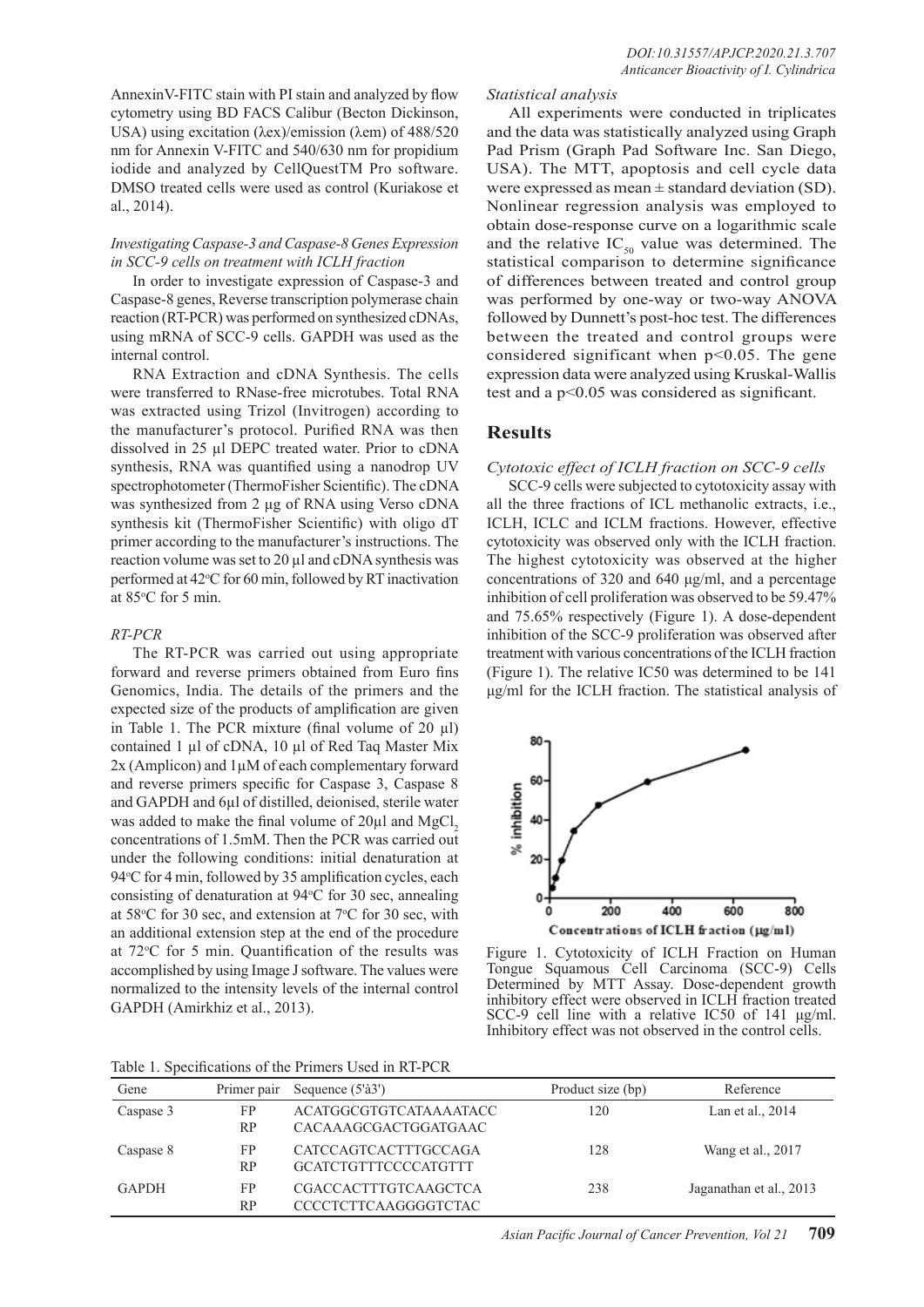

Figure 2. (Top) Representative flow cytometry plots. SCC-9 cells treated with media containing 1 % DMSO (control) (A); SCC-9 cells treated with 320 µg/ml (B) and 640 µg/ml (C) of ICLH fraction of ICL extract; (Bottom) Flow Cytometric Analysis of ICLH Fraction Treated SCC-9 Cells at Various Stages of the Cell Cycle. The percentage of cells in various phases of the cell cycle in both treated and control are indicated. The results are the mean  $\pm$  SD of data from three independent experiments. When compared to control the results were statistically significant (*\*\*\*p<0.0001*) at 640 μg/ml concentration of ICLH.



Figure 3. (Top) Representative flow cytometry plots depicting apoptosis in SCC-9 cells as observed in Annexin V-FITC/propidium iodide dual stain assay. (Left Panel) SCC-9 cells treated with 320 µg/ml of ICLH fraction; (Middle Panel) SCC-9 cells treated with 640 µg/ml of ICLH fraction; (Right panel) SCC-9 cells treated with media containing 1 % DMSO (control). Quadrants – Upper Left (UL) -Dead cells; Upper Right (UR) – Late apoptosis; Lower Left (LL) – Live cells; Lower Right (LR) – Early apoptosis: (Bottom) Flow Cytometric Analysis of ICLH Fraction Treated SCC-9 Cells undergoing apoptosis as observed by Annexin V-FITC/propidium iodide dual stain assay. The percentage of cells in late and early apoptosis in both treated and control are depicted. The results are the mean  $\pm$  SD of data from three independent experiments. When compared to control the results were statistically significant (\*\*\*\*p<0.0001) at 320 and 640 μg/ml concentration of ICLH.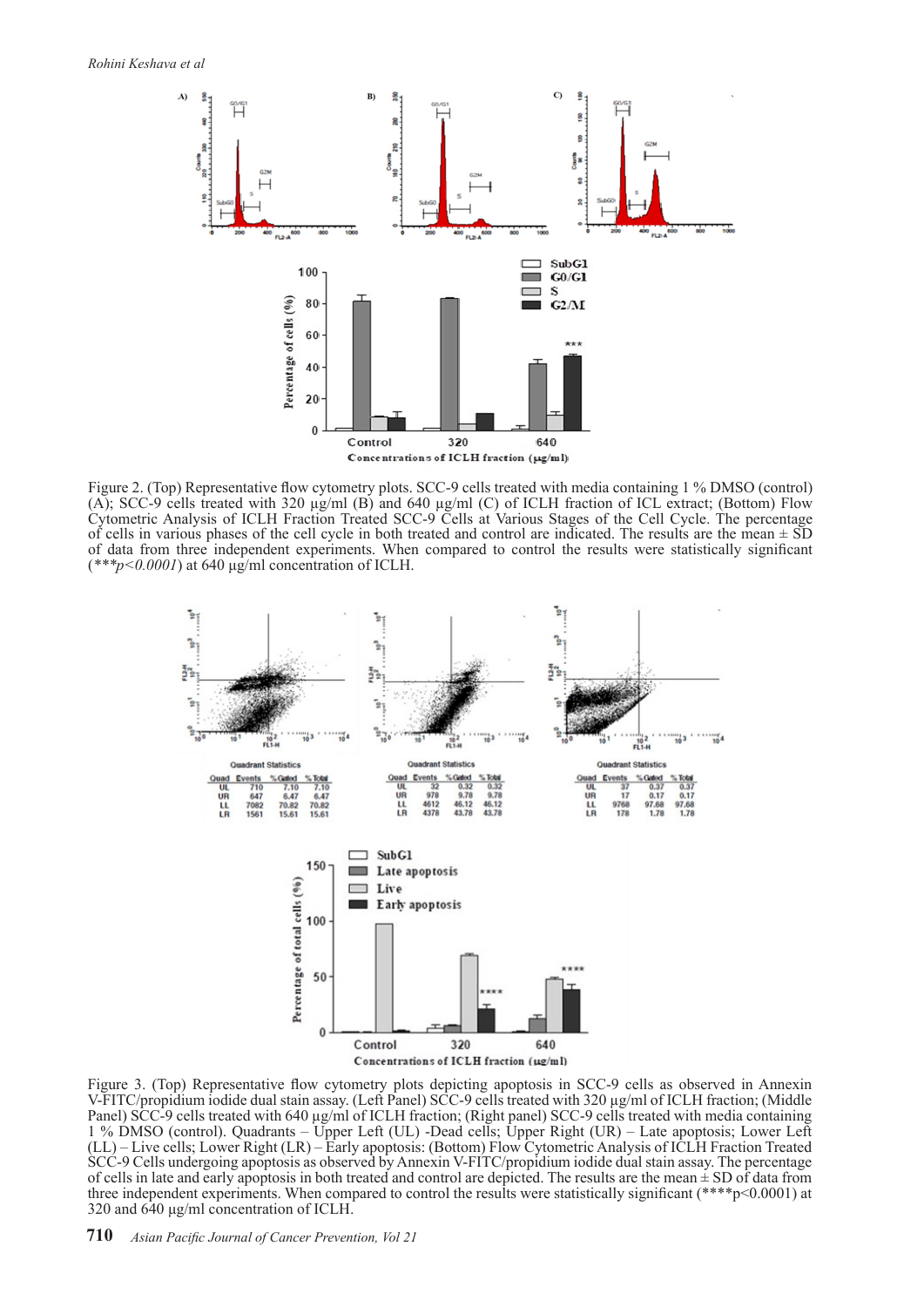

Figure 4. (Top) RT-PCR analysis of gene expression. Agarose gel electrophoresis of amplification products of Caspase 3, Caspase 8 and internal control GAPDH cDNA; (Bottom) Statistical analysis of Caspase 3 and Caspase 8 gene expression data. (A) Fold increase in caspase 3 gene expression in SCC-9 cells treated with 640 μg/ml of ICLH compared to control was significant (\*\*\*\*p < 0.0036). (B) Fold increase in caspase 8 gene expression in SCC-9 cells for both 320 and 640 μg/ml of ICLH treatments, were significant (\*\*\*\*p < 0.0036) compared to control.

the data was found to be significant with p value  $\leq 0.0001$ (Figure 1). Since the highest inhibition of cell proliferation was shown at 320 and 640 μg/ml, further experiments were performed with these two concentrations of ICLH fraction.

## *Cell cycle inhibitory activity of ICLH fraction*

Cell cycle inhibitory activity of the ICLH fraction against the SCC-9 cells was analyzed at 320 and 640 μg/ ml concentrations (Figure 2). The percentage of cells in the various phases of the cell cycle in the control was observed to be 1.27%, 81.29%, 8.56% and 8.17% respectively for G0, G0/G1, S and the G2/M phases of the cell cycle. SCC-9 cells that were treated with 320 μg/ml of ICLH fraction showed highest percentage of cells, 83.7% at G0/G1 phase of the cell cycle. Whereas 1.86%, 3.92% and 10.96% cells were found in the G0, S and G2/M phases respectively. However, the statistical analysis of the data showed that the differences between the SCC-9 cells treated with 320 μg/ml of ICLH fraction and control were not significant.

The treatment of 640 μg/ml of ICLH fraction was observed to be more effective in terms of its cell cycle inhibitory activity. Treatment at this concentration resulted in accumulation of cells in both the G0/G1 and the G2/M phases of the cell cycle, at a percentage of 42.4 and 46.75 % respectively. The percentage of cells accumulated in the G0 and S phases were 0.99% and 9.84% respectively. All percentages given are an average value of triplicate experiments. The statistical analysis of the data observed for the treatment at 640 μg/ml as compared to the control was statistically significant with p value < 0.0001 (Figure 2).

## *Apoptosis inducing activity of ICLH fraction*

The percentage of SCC-9 cells undergoing apoptosis was evaluated at 320 and 640 μg/ml of ICLH fraction (Figure 3). Percentage of SCC-9 cells undergoing early apoptosis was observed to be 20.9% and 38.8% for 320 and 640 μg/ml of concentrations respectively. Percentage of cells in the late apoptosis stage was observed to be 6.16% and 12.49% at 320 and 640 μg/ml concentrations respectively. Whereas, in the DMSO treated control, the percentage of cells in early and late apoptosis were 1.58% and 0.24% respectively. All percentages given are an average value of triplicate experiments. Statistical analysis of the results of both the treatments were found to be significant compared to the control, with p value < 0.0001 (Figure 3).

# *Effect of ICLH fraction on Caspase 3 and Caspase 8 expression in SCC-9 cells*

Induction of apoptosis was evaluated at the level of gene expression (Figure 4). Hence, the effect of ICLH fraction treatments on the gene expression of key downstream apoptosis executioner caspases 3 and 8 was analyzed. The gene expression was studied for treatments with the two concentrations, 320 and 640 μg/ml of ICLH fraction. SCC-9 cells treated with 320 μg/ml of fraction showed 1.46-fold increase in caspase 3 expression and a 3.16-fold increase in caspase 8 expression compared to the control. Whereas treatment with 640 μg/ml of ICLH fraction extract showed 6.45-fold increase in caspase 3 expression and 6.16-fold increase in caspase 8 expression as compared to the control. Statistical analysis of the data for caspase 8 expression revealed that the fold increase in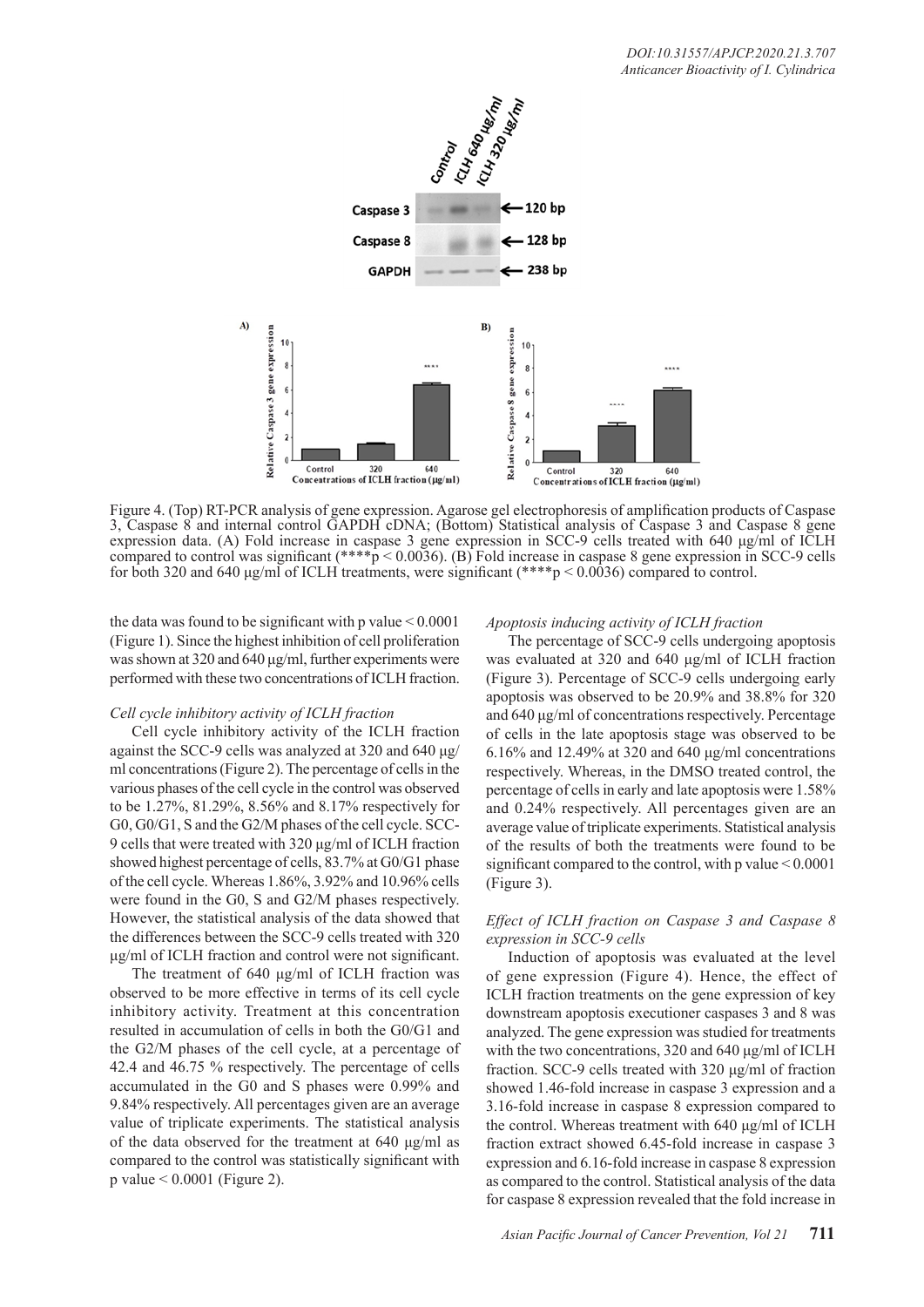the gene expression in SCC-9 cells, as compared to the control were significant with p<0.0036, at both 320 and 640 μg/ml ICLH concentrations, whereas, the fold increase in caspase 3 expression was significant ( $p < 0.0036$ ) only at 640 μg/ml ICLH concentrations (Figure 4).

# **Discussion**

Although successes have been achieved in chemotherapeutics, the systemic side effects caused by them is yet a matter of concern and hence the efforts to develop novel, alternative therapeutics is ongoing (Zhang et al., 2018). Several natural products have been tested against various OC cell lines. Apoptosis inducing effect of several medicinal plants in OC cells KB and ORL-48 have been reported (Majid et al., 2014). Withaferin A, a bioactive compound derived from a medicinal plant *Withania somnifera* has been reported to induce apoptosis in oral cancer cell lines HSC-3 and HSC-4 (Yang et al., 2015). Tenuifolide B from *Cinnamomum tenuifolium* stem is shown to inhibit cell proliferation and induce apoptosis in oral cancer cell lines Ca9-22 and CAL27 (Chen et al., 2016). Induction of apoptotic cell death has been reported in oral carcinoma cell line (KB) treated with *Myrmecodia tuberosa* extracts (Yuletnawati et al., 2016).

In our previous study, we evaluated the anticancer properties of the methanolic extract of *I. cylindrica* leaves (ICL) using an oral squamous cell carcinoma cell line SCC-9 as an in vitro model system. The ICL methanolic extract caused cytotoxicity and induced cell death in SCC-9 cells in a dose-dependent manner. This treatment also reduced the clonogenic potential significantly and inhibited cell proliferation by arresting the cell cycle in the G2/M phase. Furthermore, apoptosis inducing ability of the ICL methanolic extract was shown by DNA fragmentation. We also demonstrated that the cytotoxic activity of the ICL methanolic extract was specific to the SCC-9 cancer cells, but not to the normal mouse embryonic fibroblast cell line NIH/3T3. Overall our data indicated towards the possibility of deriving potent anticancer therapeutics from the ICL methanolic extract, particularly against human oral cancers (Keshava et al., 2016). In continuation with these findings, the present study was aimed at bioactivity guided fractionation of the ICL methanolic extract in order to isolate the components possessing the anticancer activity.

ICL methanolic extract was fractionated into non-polar, semi polar and polar components, using standard solvents such as n-hexane, chloroform and methanol respectively (Shahraki et al., 2015). The highest cytotoxicity against SCC-9 cells was observed (Figure 1) with n-hexane fraction (ICLH) and thus it was selected for further analysis. The highly non-polar solvent n-hexane is commonly used to derive non-polar bioactives from plants and these derivatives consist of the lipids and hydrocarbons (Shahraki et al., 2015; Abouelela et al., 2018). Our present data is in agreement with these results as the n-hexane fraction (ICLH), consisting of the non-polar components had the most significant cytotoxic activity against SCC-9 cells (Figure 1). Cytotoxic and anticancer activity of several such non-polar compounds

from plant extracts have been reported for many human cancers such as hepatocellular carcinoma (Abouelela et al., 2018), human breast adenocarcinoma, prostate adenocarcinoma, and colorectal carcinoma cells (Li et al., 2016).

A dose dependent inhibition of the SCC-9 proliferation was observed after treatment with various concentrations of ICLH fraction. The relative IC50 was determined to be 141 μg/ml with highest activity recorded at 640 μg/ml concentration (Figure 1). Similar studies with n-hexane extracts of various plants have shown to inhibit of cell proliferation. For example, antiproliferative activity of the n-hexane fraction of *Nigella sativa* was shown against ACHN metastatic cell lines and transformed cell line GP-293 (Shahraki et al., 2015); Extracts from *Clinacanthus nutans* was toxic against human lung carcinoma and hepatocellular carcinoma (Ng et al., 2017); *Strobilanthes crispa*, extracts acted against hepatocellular carcinoma and breast cancer cells (Koh et al., 2017). Cytotoxicity of n-hexane extracts of *Aleuropus logopoides*, a grass species has been reported in breast, colon and liver cancer cell lines (Saleh et al., 2019). The IC50 concentrations of n-hexane extracts of the various plants showing antiproliferative activity ranged from 24 to 2000 μg/ml (Saleh et al., 2019; Koh et al., 2017; Ng et al., 2017; Shahraki et al., 2015).

*Aleuropus logopoides* n-hexane extracts have been reported to inhibit cell cycle in breast, colon and liver cancer cell lines. The cell cycle arrest is induced in the G0/G1 phase of the cell cycle (Saleh et al., 2019). Similar cell cycle inhibitory properties against leukemic, hepatocellular carcinoma, and breast cancer cell lines have been reported for several n-hexane extracts of various plants (Belayachi et al., 2014; Koh et al., 2017). In corroboration with these results, data from the present study showed significant induction of cell cycle arrest at both G0/G1 and G2/M phases of the cell cycle in SCC-9 cells treated with 640 μg/ml of ICLH fraction (Figure 2).

The ICLH fraction showed statistically significant apoptosis inducing ability against SCC-9 cells (Figure 3) and it also significantly increased the expression of key downstream apoptosis executioner genes caspases 3 and 8 (Figure 4). The n-hexane extracts of *Retama monosperma*, induced apoptosis in leukemic cells (Belayachi et al., 2014). Studies performed with n-hexane extract of *Strobilanthes crispa*, showed significant caspase 8 activation in hepatocellular carcinoma cells (Koh et al., 2017); n-hexane extracts of *Clinacanthus nutans* also showed induction of apoptosis by significant upregulation of caspase 3/7, 8 and 9 in human lung carcinoma and hepatocellular carcinoma cell lines (Ng et al., 2017).

Data from the present study clearly establish the potential of ICLH extract to inhibit cell proliferation and induce apoptosis in the SCC-9 cells. These data also corroborate with similar studies performed with n-hexane extracts of other plants (Belayachi et al., 2014; Shahraki et al., 2015; Koh et al., 2017; Ng et al., 2017) including other grass species (Saleh et al., 2019). The cell cycle arrest observed at both G0/G1 and the G2/M phases of the cell cycle suggest that the active components of the extract could be acting through the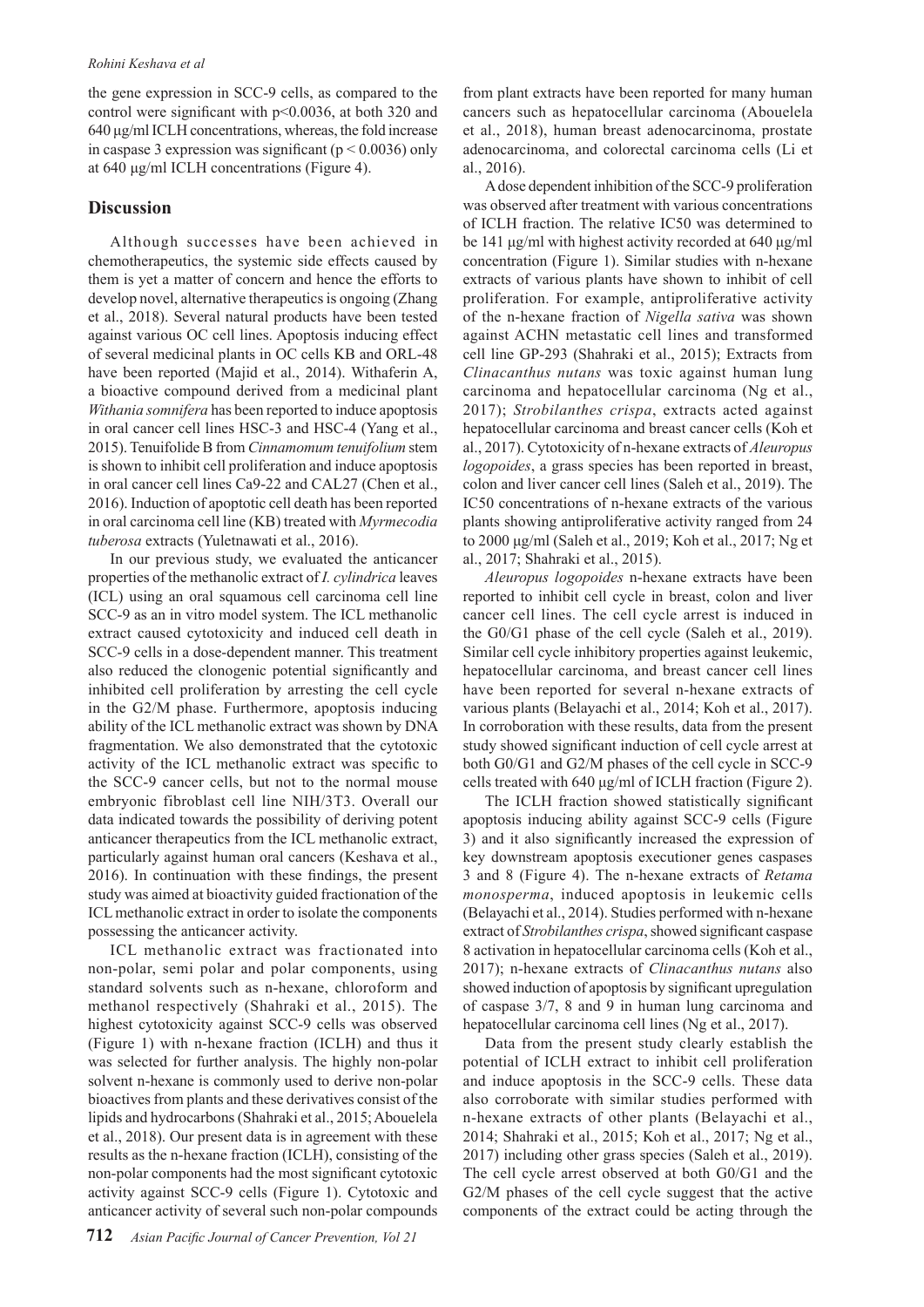G0/G1 and G2/M checkpoint machinery. The cell cycle arrest at the G0/G1 and G2/M phases could be due to a p53-mediated mechanism (Kavitha et al., 2017). The observed increased expression of the caspase 3 and 8 in the SCC-9 cells clearly indicates the induction of apoptosis in the treated cells. Activation of caspase 3 can be mediated through both mitochondria mediated intrinsic pathway or Fas mediated extrinsic pathway. However, the intrinsic pathway involves recruitment of the caspase 9/ caspase 3 cascade whereas the extrinsic pathway depends upon the caspase-8/caspase-3 cascade (Mackenzie and Clark, 2012). In the present study, the upregulation of the caspase-8 and caspase-3 indicates towards the activation of the extrinsic apoptotic pathway. However, further analysis is required to determine the involvement of the intrinsic pathway. It is conceivable that both intrinsic and extrinsic pathways could be activated (Ng et al., 2017) which could be responsible for the apoptosis observed in the SCC-9 cells treated with ICLH. Further the treatment of SCC-9 cells with ICLH could result in increased levels of ROS, thus activating oxidative stress-induced apoptosis (Ng et al., 2017; Kavitha et al., 2017).

A study from India demonstrated that OC is interrelated with low income. In many developing countries, including India, most of the population do not have access to a well-organized and well-regulated cancer care system. Diagnosis of OC often leads to high treatment expenditures and causes significant economic burden on the patients and their families. The high costs involved in treatment and care also make several treatment options unaffordable to many (Kuriakose, 2018). Overall, from the results of the present study it can be concluded that ICLH extract possesses potential anticancer compounds. The natural abundance of *I. cylindrica* and its wide geographic distribution could render it as one of the primary natural resources for obtaining effective anticancer therapeutics with minimal systemic side effects. The abundance of this plant resource could make it a more cost-effective alternative for the discovery of novel anticancer drugs. Although few data are available on the anticancer activities *I. cylindrica* (Kuete et al., 2011; Kuete et al., 2013; Keshava et al., 2016; Kwok et al., 2016; Ravi et al., 2018), fewer anticancer compounds have been characterized from it (Wang et al., 2018). Hence further analysis of the ICLH fraction obtained in this study could result in development of effective anticancer therapeutics.

#### *Authors' contributions*

RK – initiation of the present study, planning and execution of experiments, data analysis, data interpretation and manuscript writing; NM - execution of experiments, statistical analysis and helpful inputs to manuscript writing; RG – planning and execution of experiments, data analysis, data interpretation and manuscript writing; All authors have read and approved the final manuscript.

## **Acknowledgements**

We wish to acknowledge the grant from University Grants Commission (UGC) – Dr. D.S. Kothari post-doctoral fellowship scheme awarded to Dr. Rohini

Keshava (Ref. no. F.4-2/2006 (BSR)/BL/13-14/0131), under the mentorship of Prof (retd.). Ananthanarayana S.R., Department of Lifescience, Bangalore University.

## **References**

- Abouelela ME, Orabi MAA, Abdelhamid RA, Abdelkader MSA, Darwish FMM (2018). Chemical and cytotoxic investigation of non-polar extract from *Ceiba Pentandra* (L.) Gaertn.: A study supported by computer based screening. *J Appl Pharm Sci*, **8**, 57-64.
- Amirkhiz MB, Rashtchizadeh N, Nazemiyeh H, et al (2013). Investigating apoptotic effects of methanolic extract of *Dorema glabrum* Seed on WEHI-164 Cells. *ISRN Pharmacol*, https://doi.org/10.1155/2013/949871.
- Belayachi L, Aceves-Luquero C, Merghoub N, et al (2014). *Retama monosperma* n-hexane extract induces cell cycle arrest and extrinsic pathway-dependent apoptosis in Jurkat cells. *BMC Complement Altern Med*, **14**, 38.
- Chen CY, Yen CY, Wang HR, et al (2016). Tenuifolide B from *Cinnamomum tenuifolium* stem selectively inhibits proliferation of oral cancer cells via apoptosis, ROS generation, mitochondrial depolarization, and DNA damage. *Toxins (Basel)*, **8**, pii: E319.
- Coelho KR (2012). Challenges of the oral cancer burden in India. *J Cancer Epidemiol*, https://doi.org/10.1155/2012/701932.
- Ghantous Y, Yaffi V, Abu-Elnaaj I (2015). Oral cavity cancer: epidemiology and early diagnosis. *Refuat Hapeh Vehashinayim*, **32**, 55-63.
- Greenwell M, Rahman PK, (2015). Medicinal plants: Their use in anticancer treatment. *Int J Pharm Sci Res*, **6**, 4103-12.
- Jaganathan R, Ravinayagam V, Panchanadham S, Palanivelu S (2013). Potential therapeutic role of Tridham in human hepatocellular carcinoma cell line through induction of p53 independent apoptosis. *BMC Complement Altern Med*, **13**, 323.
- Kavitha N, Ein Oon C, Chen Y, Kanwar JR, Sasidharan S (2017). *Phaleria macrocarpa* (Boerl.) fruit induce G(0)/G(1) and G(2)/M cell cycle arrest and apoptosis through mitochondria-mediated pathway in MDA-MB-231 human breast cancer cell. *J Ethnopharmacol*, **201**, 42-55.
- Keshava R, Muniyappa N, Gope R, Ramaswamaiah AS (2016). Anti-cancer effects of *imperata cylindrica* leaf extract on human oral squamous cell carcinoma line SCC-9 in vitro. *Asian Pac J Cancer Prev*, **17**, 1891-8.
- Koh RY, Lim FP, Ling LSY, et al (2017). Anticancer mechanisms of *Strobilanthes crispa* Blume hexane extract on liver and breast cancer cell lines. *Oncol Lett*, **14**, 4957-64.
- Kuete V, Krusche B, Youns M, et al (2011). Cytotoxicity of some Cameroonian spices and selected medicinal plant extracts. *J Ethnopharmacol*, **134**, 803-12.
- Kuete V, Sandjo LP, Wiench B, Efferth T (2013). Cytotoxicity and modes of action of four Cameroonian dietary spices ethno-medically used to treat cancers: *Echinops giganteus, Xylopia aethiopica, Imperata cylindrica and Piper capense*. *J Ethnopharmacol*, **149**, 245-53.
- Kuriakose GC, Singh S, Rajvanshi PK, Surin WR, Jayabaskaran C (2014). In Vitro cytotoxicity and apoptosis induction in human cancer cells by culture extract of an endophytic fusarium solani strain isolated from *datura metel* L. Pharm *Anal Acta*, **5**, 293.
- Kuriakose MA (2018). Strategies to improve oral cancer outcome in high-prevalent, low-resource setting. *J Head Neck Physicians Surg*, **6**, 63-8.
- Kwok AH, Wang Y, Ho WS (2016). Cytotoxic and pro-oxidative effects of *Imperata cylindrica* aerial part ethyl acetate extract in colorectal cancer in vitro. *Phytomedicine*, **23**, 558-65.